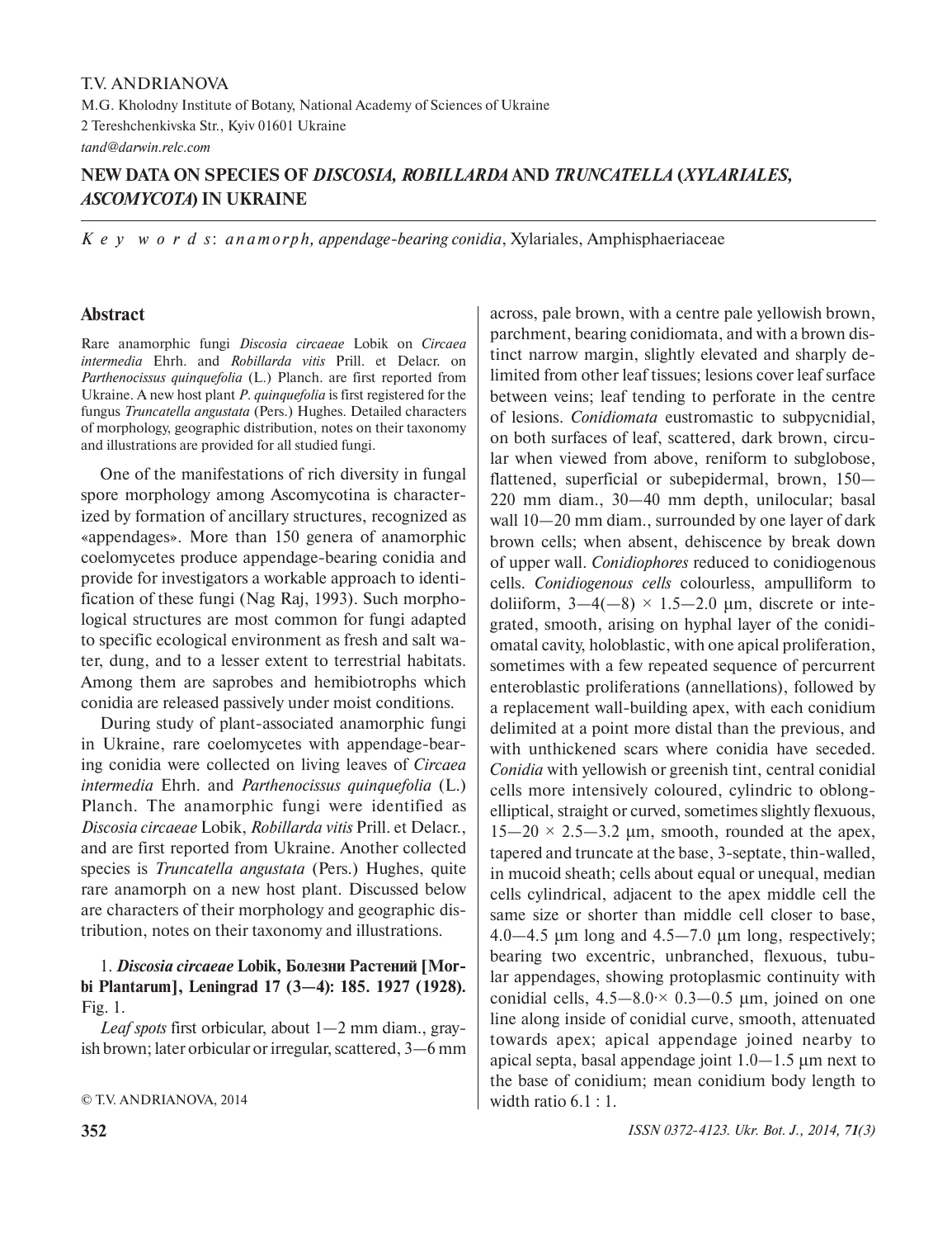

Fig. 1. *Discosia circaeae* Lobik. A. Transverse section of conidioma showing small conidiogenous cells and conidia. Scale bar  $= 50 \mu m$ . B. Conidiogenous cells and conidia. Scale bar  $= 10 \mu m$ . C. Variety of conidia with appendages. Scale bar  $= 20 \mu m$ .

**Substrata.** On living and withering leaves of *Circaea intermedia* Ehrh. (*Onagraceae*).

**Locality.** Mixed forest of *Fagus sylvatica* and *Quercus robur*, Stavchanske forestry, Roztochchya Nature Reserve (49º57'70" N, 23º65'44" E), Yavoriv district, Lviv oblast, Ukraine, 12.08.1989. New for Ukraine.

**Geographical distribution.** Europe: Russia (Stavropol' krai), Ukraine.

This fungus is a hemibiotroph that causes leaf spots of *Circaea* and only rarely can invade young upper leaves. The disease development ranges from weak to severe on different plants and it can cause earlier leaves fading and dying. The fungus is known from ecotopes with humid climatic conditions. First, *Discosia circaeae* was found and described on *Circaea lutetiana* L. in woods of the Caucasus Mountains (mountain Zheleznaya) near Pyatigorsk, Russia in July 1923 (Лобик, 1928). Our second collection of the fungus was done in mixed beech forests of Lviv oblast, Ukraine, during rather rainy vegetation season of 1989. Quite possible, *D. circaeae* has more wide distribution.

General morphological similarity of macrostructures among most species of the genus *Discosia* Lib., disregard of conidium and appendage proportions are the reasons of sometimes inaccurate information about these fungi geographic range. Modern molecular studies of the genus resulted in separation of the new genus *Immersidiscosia* Kaz. Tanaka, Okane et Hosoya and showed that species delineation remains a problem in *Discosia* (Tanaka et al., 2011). One of the

*ISSN 0372-4123. Укр. ботан. журн., 2014, т. 71, № 3* **353**

true *Discosia* species, *D. artocreas* (Tode) Fr., is a very common plurivorous saprobe described on *Fagus* sp. and occurring on a wide range of plants that number about 226 species (Andrianova, Minter, 2012). *Discosia artocreas* is well-known in Ukraine and recently was revealed by the author on the new host plants *Iris sibirica* L. (Sumy oblast, 20.09.2008) and *Parthenocissus quinquifolia* (Kyiv oblast, 30.08.2009). It was suggested that many specimens currently disposed as *D. artocreas* could, in fact, represent cryptic species (Tanaka et al., 2011). First of all, the reports on *D. circaeae* findings seem to be hidden under the name of *D. artocreas* in collections that were published without indication of associated orgaisms. The fungus is supposed to be prognostic to Bulgaria (Ванев и др., 1997) and, according to its current known range, it can occur in Armenia, Georgia and Turkey.

*Discosia circaeae* was accepted as a separate species by Subramanian and Chandra-Reddy **(**1974) in their extensive studies of the genus *Discosia* which included the examination of type material and numerous specimens collected worldwide. The monographer of anamorphic fungi with appendaged conidia, Nag Raj (1993), just indicated that the material of *D. circaeae* species was not examined in his study. Later Vanev (Vanev, 1991; Ванев и др., 1997) analyzed about 70 known species of *Discosia* and accepted only 31 species, including *D. circaeae*. The fungus was placed in section *Discosia* Vanev that incorporated species with distal appendages and unequal size of conidium cells, when the longest cell is the third one from the apical part of the conidium. The type of this section is *D. artocreas.* In fact, undertaken study has revealed that in *D. circaeae* the third cell is not significantly longer than the others. Presence of about equal median cells suggests reallocation of the species *D. circaeae* to section *Laurina* Vanev. Other important differences which distinguish this species from *D. artocreas* are much smaller mean conidium body length to width ratio and location of the appendage and apical conidial cell junction point close to the upper septum of conidium. In *D. artocreas*, this appendage arises from almost the apex of the subtending cell (Nag Raj, 1993; Andrianova, Minter, 2012). Those characters place *D. circaeae* closer to *D. pleurochaeta*  Durieu et Mont. (Ванев и др., 1997) and *D. brasiliensis*  Nag Raj (Nag Raj, 1993) and separate this species from *D. artocreas*. Teleomorphs of above discussed *Discosia*  species are not known, though some other species of the genus revealed to be connected with new genus *Adisciso* Kaz. Tanaka, Okane et Hosoya (Tanaka et al., 2011), placed in the ascomycete family *Amphisphaeriaceae* (*Xylariales*).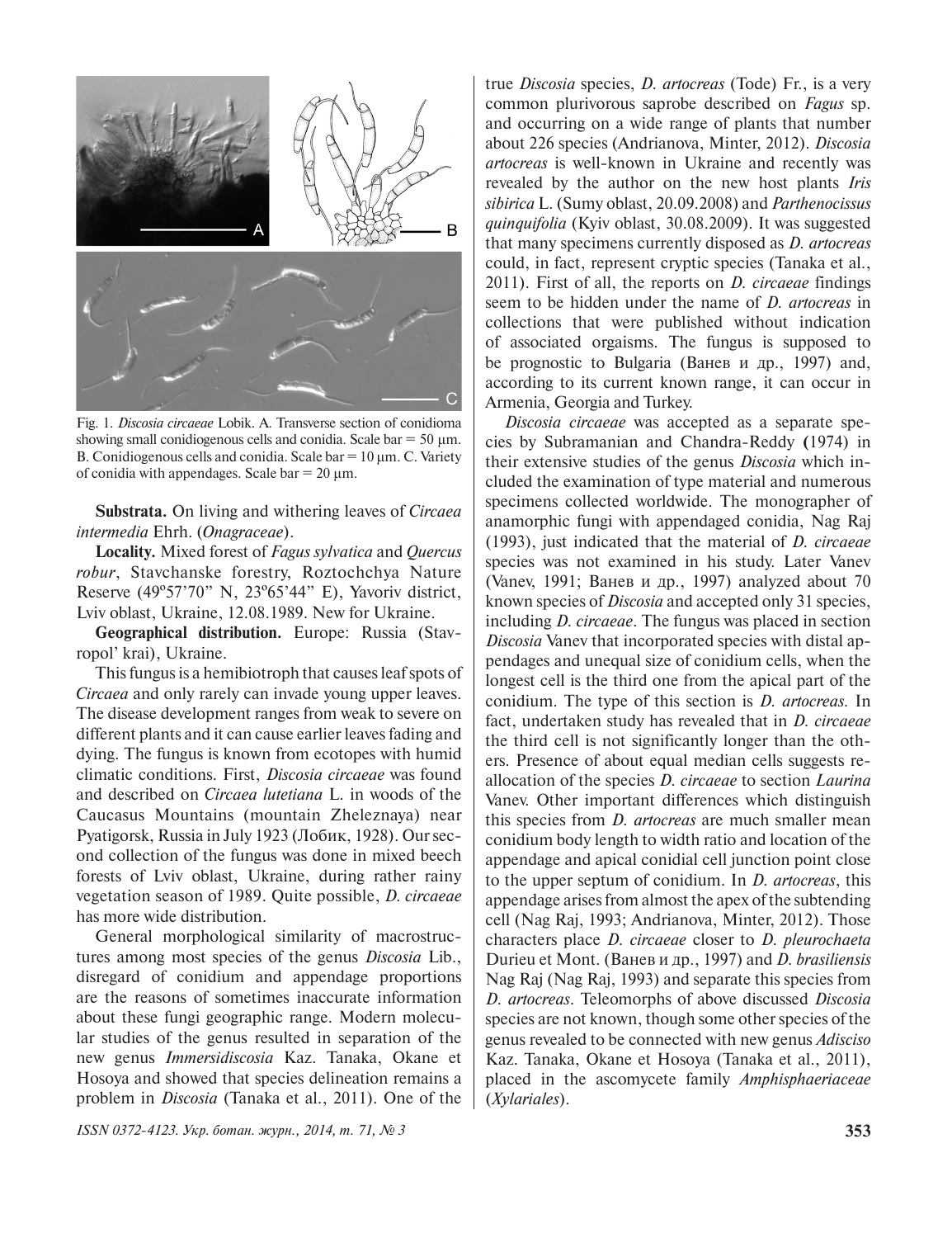2. *Robillarda vitis* **Prill. et Delacr., Bulletin de la Société Mycologique de France 5(4): 124. (1889) 1890.** Figs. 2, 3.

*Leaf spots* first angular or irregular, about 1—3 mm across, brown, with a centre pale brown, scattered between veins, sharply delimited from other leaf tissues; old lesions irregular, dark brown, slightly elevated and distinct, up to 4 mm across, bearing conidiomata, with broad reddish halo tending to spread along the leaf surface. *Conidiomata* subpycnidial or pycnidial, on upper surface of leaf, scattered, discrete, circular when viewed from above, globose to subglobose, ostiolate or later broadly opened, immersed, subepidermal, erumpent, light brown to brown, 70—100 mm diam., unilocular; with a wall  $12-15$  µm thick, composed of  $6-7$  layers of small *textura angularis* being pale brown internally and more coloured in the outer parts, coarse and elongated cells of 1—2 outer layers moderately thickwalled. *Ostiole* circular, central, 20—25 µm diam. or wide opened in actively sporulating conidiomata, surrounded by brown, thick-walled cells. *Conidiophores*  reduced to conidiogenous cells lining the cavity of the conidioma. *Conidiogenous cells* colourless or with greenish tint, ampulliform to flat-globose,  $4-5\times$ 3—5 μm, discrete, smooth, arising from the cells lining the conidiomatal cavity, holoblastic, each producing only one conidium or sometimes with a limited number of sympodial proliferations, with occasionally two conidia simultaneously attached to the conidiogenous



Fig. 2. *Robillarda vitis* Prill. et Delacr. A. Light coloured conidia with appendages. B. Cross-section through conidiomatal wall showing conidiogenous layer and juvenile appendaged conidia. C. Conidiogenous cells producing conidia. Scale bars  $= 20 \mu m$ .



Fig.3. *Robillarda vitis* Prill. et Delacr. View of conidiogenous cells and conidia with appendages. Scale bar  $= 10 \mu m$ .

cell, secessional scars unthickened. *Conidia* fusiform to oblong ellipsoid, straight or somewhat curved, greenish olive,  $(10-) 11-13 \times (3.3-) 3.5-4.0 \mu m$ , 1-septate, slightly narrower at the septum, smooth; apical conidial cell bearing colourless, 2.0—2.5 μm, cellular structure with a crest of 3—4 unbranched, colorless, apical appendages,  $7.0 - 13.5(-16.6) \times 1.0 - 1.5$  µm, flexuous, smooth, tubular, having protoplasmic continuity with the subtending cell, attenuated toward the apex, always present; mean conidium body length to width ratio 3.2 : 1.

**Substrata.** On living and fading leaves of *Parthenocissus quinquefolia* (L.) Planch. (*Vitaceae*).

**Locality.** Forest of *Pinus sylvestris*, near Pliuty settlement (50º12'39" N, 30º39'15" E), Obukhiv district, Kyiv oblast, Ukraine, 23.08.2009. New for Ukraine.

**Geographical distribution.** Europe: France, Ukraine.

There are 35 names referred to *Robillarda* Sacc., 13 of which are well-defined species of this genus (Index Fungorum, 2013), about 15 other names are still without critical reappraisal, though used as species names in the genus *Robillarda.* Studied *R. vitis* is one of unexamined species. The fungus was first collected on leaves of *Vitis vinifera* L. in Gironde, France. It occurred on leaf lesions with red margins, formed immersed, pycnidial conidiomata that produced olivaceous, fusoid conidia,  $10-11 \times 4$  µm, with 3 apical appendages,  $8-15 \times 1$  µm (Prillieux, Delacroix, 1890). The type of *Robillarda* appendage structures were shown to consist of a short, nucleate, club-like cellular formation with several unbranched, tubular extentions, also each nucleate (Punithalingam, 1989). According original description the species *R. vitis* has some morphological features that partly resemble *R. sessilis* (Sacc.) Sacc., known from dead branches, bark, leaves, seeds and acorns of different plants, and *R. rhizophorae* Kohm., associ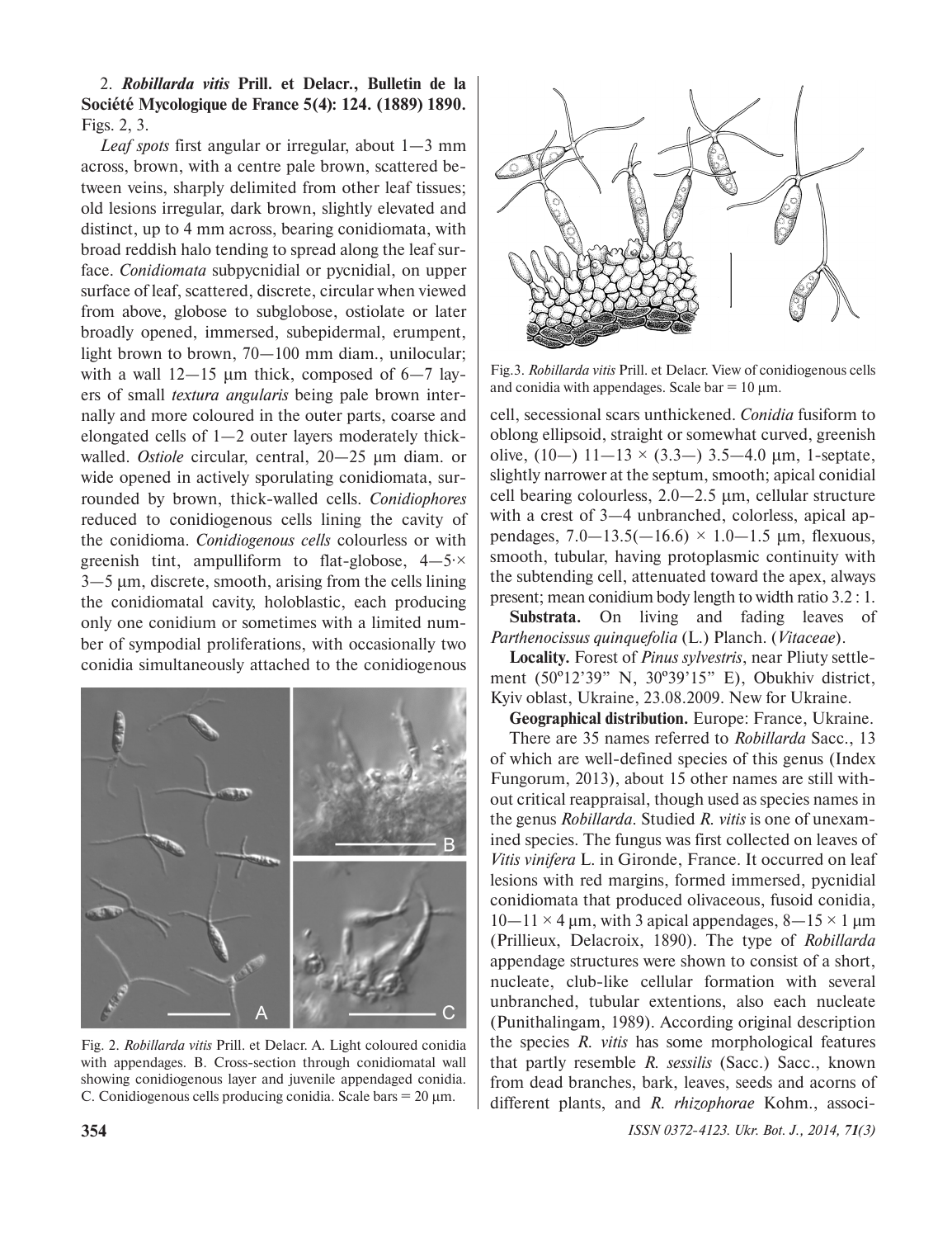ated with roots of *Rhizophora*. The fungus *R. sessilis* is rarely detected in a few countries of Africa, America and Eurasia; it was recently registered in nature from Lithuania (Treigiené, Grigaliūnaité, 2007) and Belarus (Yurchenko, Belomesyatseva, 2010). According the results of Nag Raj (1993) monographic study, *R. sessilis*  conidia are of various shades of brown and about 3 µm in width, tending to have mean conidium body length to width ratio 4 : 1. Our study of Belarussian material of *R. sessilis* (Yurchenko, Belomesyatseva, 2010), due to kind permission of the authors, supported the view that *R. vitis* differs from the latter fungus by small-size conidioma, more globose conidiogenous cells and lesser conidial length to width ratio. The position of the genus *Robillarda* is not defined, the only species of this genus*, R. sessilis,* has undergone the molecular analysis of the LSU, SSU and ITS nrDNA and clustered with representatives of the ascomycete family *Amphisphaeriaceae*  (*Xylariales*) without affinity with any genus in it (Rungjindamai et al., 2012).

### **3.** *Truncatella angustata* **(Pers.) Hughes, Canadian Journal of Botany 36(6): 822. 1958.** Fig. 4.

*Leaf spots* on old living and withering leaves, lesions indistinct, few on a leaf, without clear outlines, indeterminate, minute, 2—3 mm across, starting as a change of tissue colour from greyish green to pale yellowish brown; with no obvious halo; plant tissues later becoming dry. *Conidiomata* scattered, acervular, at first subepidermal, later erumpent, circular when viewed from above, lenticular in vertical transverse section,  $130-220 \times$ 40—60 µm, unilocular, glabrous, brown; opening by a longitudinal split in the overlying host tissue; basal wall 25—30 µm thick, composed of small *textura angularis*, cells thick-walled, varying from brown in the outer parts to colourless internally. *Conidiophores* lining the cavity of the conidioma, erect, sparsely septate, unbranched or irregularly branched, colourless, smooth,  $10-17(-20)$  × 1.7—2.0 μm, covered in mucus. *Conidiogenous cells* terminal, discrete or integrated, lageniform to cylindrical, 7—13  $\times$  1.7–2.0 µm, colourless, thin-walled, smooth; holoblastic, with repeated percurrent enteroblastic proliferations by replacement wall-building apices, each conidium delimited at a point distal to the previous, resulting in annellations; secession schizolytic. *Conidia* fusiform, slightly curved, 3-septate, (13.5—)15.0—19.0  $\times$  (5.5—)6.0—7.5 µm, thick-walled, bearing appendages; basal cell obconic, 2—3 µm long, with a truncate base, colourless, smooth, narrower than the central cells; central cells both doliiform, with unequal length



Fig. 4. *Truncatella angustata* (Pers.) Hughes. A. Variety of conidia with appendages. Scale bar  $= 20 \mu m$ . B. Transverse section of conidioma with conidia. Scale bar  $= 50 \mu m$ .

of cell side board, brown, without constrictions at the septa, together 10—12 µm long; apical cell conical, colourless, smooth,  $1.0-1.5 \times 1.5-2.5$  µm; appendages on the apical cell arising in an apical crest of 2—3, tubular extensions having protoplasmic continuity with the subtending cell, sometimes irregularly or dichotomously branched, filiform, flexuous,  $13-25 \times 1.0 \text{ }\mu\text{m}$ , smooth; mean conidium length to width ratio 2.7 : 1.

**Substrata.** On withering old leaves of *Parthenocissus quinquefolia* (L.) Planch. (*Vitaceae*). New host plant.

Locality. Planting, near Kozyn settlement (50<sup>°</sup>12<sup>'</sup>15" N, 30º39'57" E), Obukhiv district, Kyiv oblast, Ukraine, 30.08.2009.

**Geographical distribution.** Asia: Armenia, India, Iran, Japan, Kazakhstan; Australasia: Australia, New Zealand; Europe: Austria, Belgium, Czech Republic, Denmark, Finland, France, Germany, Greece, Ireland, Italy, Lithuania, Norway, Poland, Portugal, Russia, Spain, Sweden, Switzerland, Ukraine, United Kingdom; Noth America: Canada, USA; South America: Brazil, Chili, Ecuador.

The anamorph *T. angustata* was registered in Ukraine on different trees of the genera *Acer, Carpinus, Fagus, Platanus* and *Robinia* since 1925. The fungus is widely distributed all over the world and known on many host plants from various families (Nag Raj, 1993). It colonises plant substrates and produces conidiomata on leaves, stems, twigs and fruits. *Truncatella angustata* was isolated as a fungal endophite from different cultivated plants and from soils. Most recent investigations report on *T. angustata* as an agent that is associated with serious diseases of *Olea, Rosa, Vaccinium* and *Vitis* (Espinoza et al., 2008; Eken et al., 2009; Arzanlou et al., 2012, 2013). Thus, collection of the fungus on a new host plant from the family *Vitaceae*, *Parthenocissus quinquefolia*, may indicate its possible colonization of grapevine in Ukraine as well.